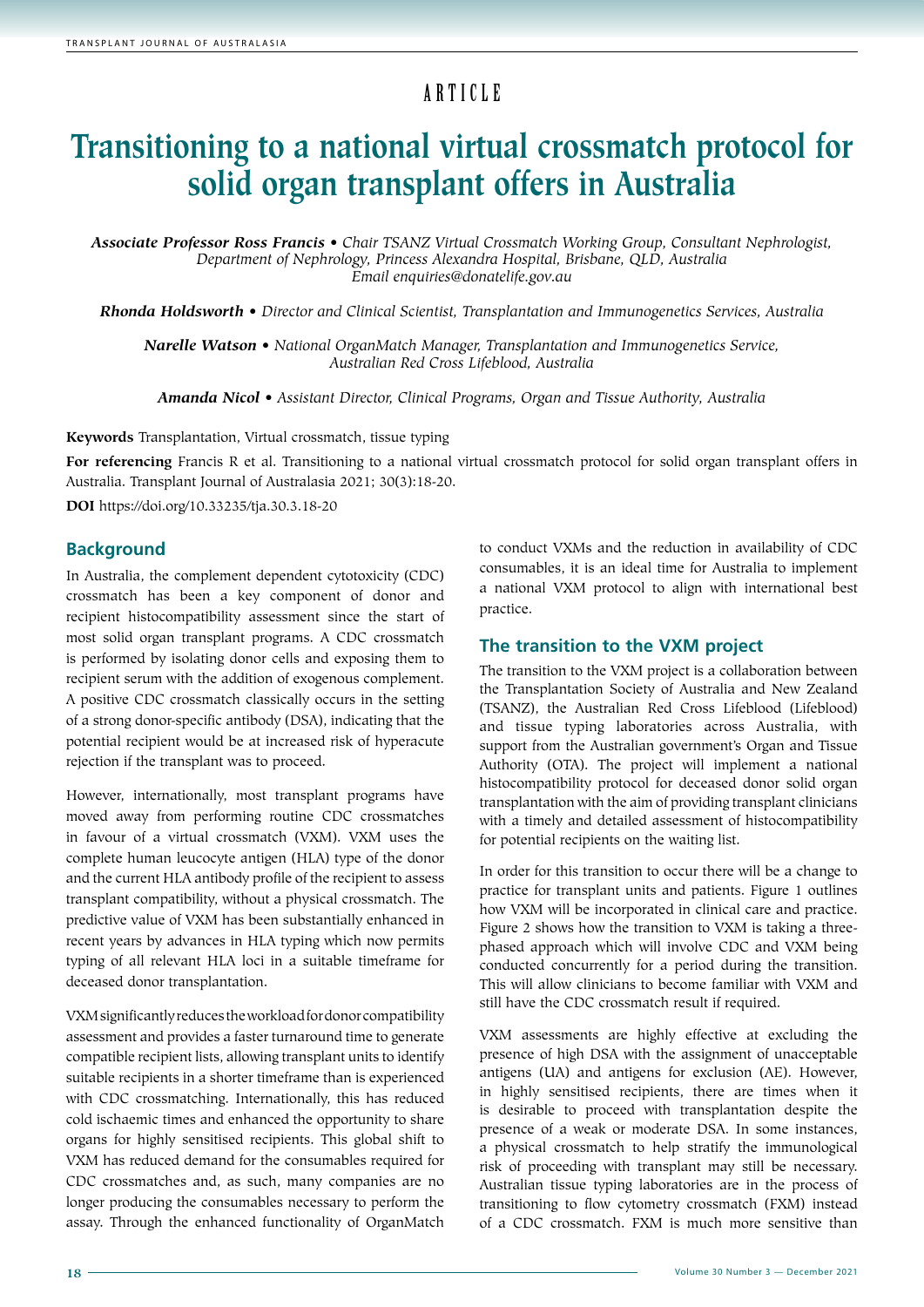| Waitlist<br>workup               | - Prior to entering the wait list, patients will require full HLA typing and HLA antibody testing as<br>per current practice, noting that this should be limited to patients who have been referred to a<br>transplant unit and authorised for workup.                                                                                                          |
|----------------------------------|-----------------------------------------------------------------------------------------------------------------------------------------------------------------------------------------------------------------------------------------------------------------------------------------------------------------------------------------------------------------|
| Waitlist<br>management           | - VXM neccessitates an increase in the frequency of antibody screening to reduce the risk of<br>not detecting clinically significant sensitisation.                                                                                                                                                                                                             |
|                                  | - It will be vital for clinicians to report potential sensitising events so that additional antibody<br>screening can be performed.                                                                                                                                                                                                                             |
|                                  | Clinicians will discuss and list in OrganMatch 'unacceptable antigens'.                                                                                                                                                                                                                                                                                         |
| Organ<br>allocation              | - OrganMatch will be able to report on donor HLA type and recipient antigens for exclusion to<br>identify potential organ offer.                                                                                                                                                                                                                                |
|                                  | - Potential recipient lists will be generated in OM as per national organ offer guidelines. Most<br>organ offers will be matched using a VXM, including for: unsensitised recipients, sensitised<br>recipients without a DSA, sensitised recipients with a historic DSA that is not present in current<br>serum, and sensitised recipients with a low risk DSA. |
| <b>Flow cross</b><br>match (FXM) | - For certain recipients (for instance where a potential DSA has been identified) a prospective<br>flow crossmatch (FXM) may be undertaken to assist in defining immunological risk based on<br>agreed patient characteristics.                                                                                                                                 |
|                                  | - It will only be feasible to perform a limited number of prospective FXM for a particular deceased<br>donor. The national guidelines will advise on the patient characteristics for conducting a FXM.                                                                                                                                                          |

*Figure 1. How VXM will be incorporated in clinical care and practice*

| Phase 1                                                                                                 | Phase 2                                                                                                             | Phase 3                                                                                                                                                                    |
|---------------------------------------------------------------------------------------------------------|---------------------------------------------------------------------------------------------------------------------|----------------------------------------------------------------------------------------------------------------------------------------------------------------------------|
| <b>Now</b>                                                                                              | Phase 2a - October 2021                                                                                             | From July 2022                                                                                                                                                             |
| All transplant waitlist patients listed<br>in OrganMatch.                                               | At the time of a deceased donor<br>offer, an early OOL list w/o CDC                                                 | > VXM processes will be introduced<br>for all transplant recipients.                                                                                                       |
| Frequency of HLA antibody<br>screening (Luminex) increases from                                         | results will be generated using<br><b>DSA</b> assessment                                                            | A small number of prospective<br>FXM may be performed in identified<br>sensitised recipients.<br>Retrospective FXM will be<br>performed if the recipient is<br>sensitised. |
| one to four times a year (and after<br>any sensitising events).                                         | ▶ CDC crossmatching will still be done<br>and an updated OOL generated                                              |                                                                                                                                                                            |
| Clinical transplant units work<br>with tissue typing laboratories<br>to identify antigens for exclusion | later - this will allow for a faster<br>turnaround of suitability results than<br>is currently experienced.         |                                                                                                                                                                            |
| for sensitised patients and list in<br>OrganMatch.                                                      | Phase 2b - February 2022                                                                                            |                                                                                                                                                                            |
| Donation offers will be made based<br>on these exclusions in phase 2.                                   | For kidney and kidney/pancreas<br>patients - CDC crossmatching will<br>be limited to sensitised recipients<br>only. |                                                                                                                                                                            |
|                                                                                                         | All heart and lung transplant<br>recipients will continue to have a<br>CDC.                                         |                                                                                                                                                                            |
|                                                                                                         | Retrospective flow crossmatches<br>(FXM) can be performed if required.                                              |                                                                                                                                                                            |

Regular post-implementation review will occur to ensure the effectiveness and safety of the National Histocompatibility Guidelines.

### *Figure 2. How the transition to VXM is taking a three-phased approach*